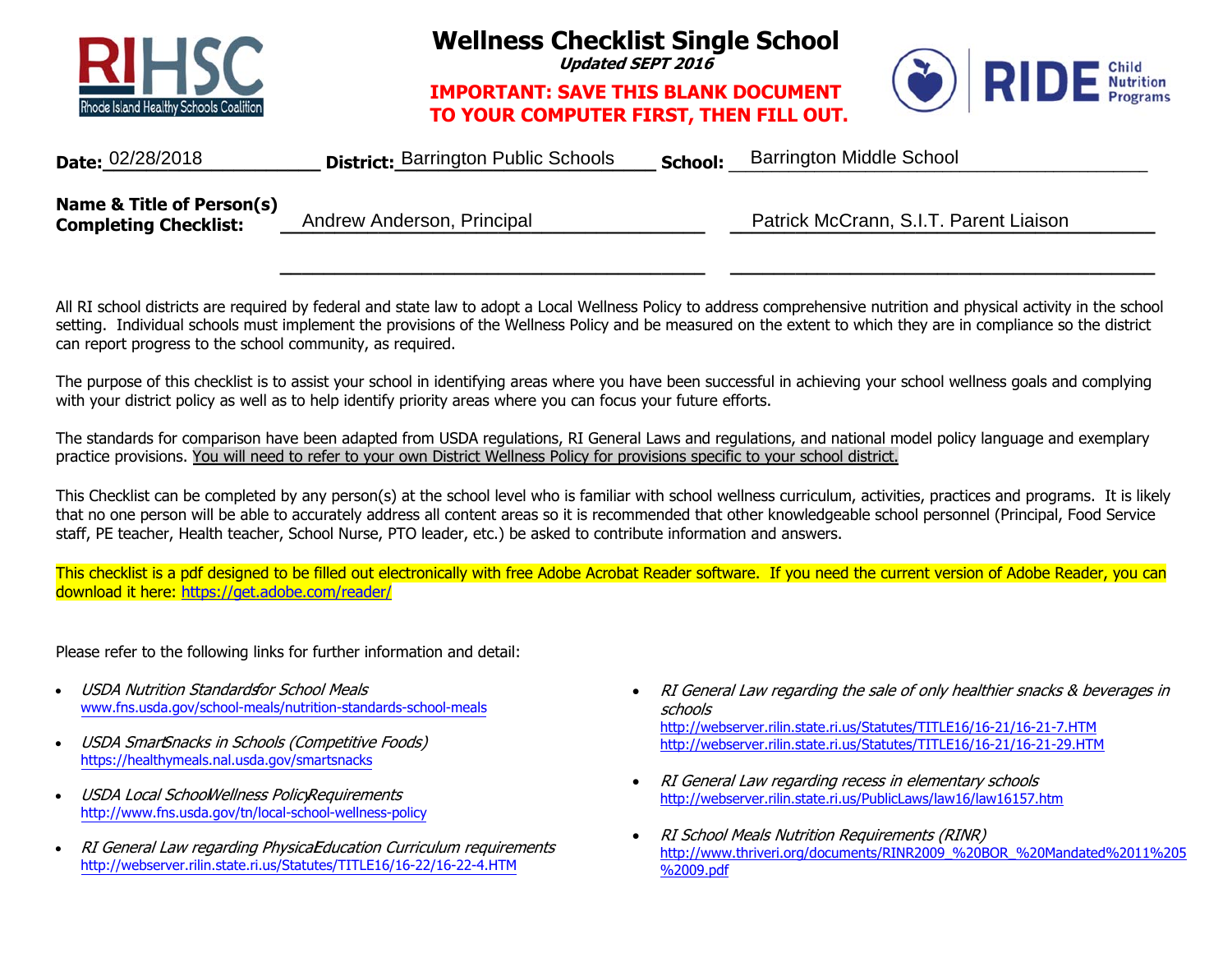*updated September <sup>2016</sup>*

**Measurement Codes: ES** = Exceeds Standard **MS** = Meets Standard **NI** = Needs Improvement **N/A** = Not Applicable

**SCHOOL:**  Barrington Middle School

| <b>Standard</b>                     |                                                                                                                                                                                                                               | <b>Measurement</b> |           |           |     |                                                                                                     |
|-------------------------------------|-------------------------------------------------------------------------------------------------------------------------------------------------------------------------------------------------------------------------------|--------------------|-----------|-----------|-----|-----------------------------------------------------------------------------------------------------|
|                                     | A. Communication                                                                                                                                                                                                              | <b>ES</b>          | <b>MS</b> | <b>NI</b> | N/A | <b>Notes</b>                                                                                        |
| 1                                   | District administration and/or district Wellness Committee<br>regularly communicates with this school about the contents of the<br>Wellness Policy.                                                                           |                    |           |           |     |                                                                                                     |
| 2                                   | Principal regularly communicates with this school's staff about the<br>content and implementation of the Wellness Policy and school-<br>based wellness initiatives (for example, at staff orientations and<br>meetings).      |                    |           |           |     |                                                                                                     |
| lЗ                                  | This school regularly shares information and solicits input on the<br>provisions of the Wellness Policy and school wellness initiatives<br>with students/parents/guardians.                                                   |                    |           |           |     | As things arise, use that as a teachable moment, when appropriate<br>share in weekly communication. |
| 4                                   | This school has representation on the district Wellness Committee.                                                                                                                                                            |                    |           |           |     |                                                                                                     |
| 15                                  | This school provides an annual report of wellness activities,<br>successes and challenges to the district wellness committee.                                                                                                 |                    |           |           |     | This is in progress.                                                                                |
| B. Foods/Beverages in the Cafeteria |                                                                                                                                                                                                                               | <b>ES</b>          | <b>MS</b> | <b>NI</b> | N/A | <b>Notes</b>                                                                                        |
|                                     | <b>Environment</b>                                                                                                                                                                                                            |                    |           |           |     |                                                                                                     |
| 6                                   | The cafeteria has a pleasant and inviting environment.                                                                                                                                                                        |                    |           |           |     |                                                                                                     |
| 17                                  | Students are given adequate time at breakfast and lunch to<br>purchase and eat food (ideally, minimum 10 minutes for breakfast<br>and 20 minutes for lunch after seated).                                                     |                    |           |           |     | Students have 23 minutes for lunch.                                                                 |
| l8                                  | Healthy food choices are promoted to students; the marketing of<br>foods/beverages that do not meet USDA Smart Snacks in Schools<br>standards and RI state law is prohibited during the school day.*                          | o                  |           |           |     |                                                                                                     |
|                                     | <b>Meal Programs</b>                                                                                                                                                                                                          |                    |           |           |     |                                                                                                     |
| 19                                  | The School Breakfast, Lunch and After-School Snacks Programs, at<br>a minimum, comply with the current USDA Nutrition Standards for<br>Federal Meals Programs and with the RI School Meals Nutrition<br>Requirements (RINR).* | $\blacksquare$     |           |           |     |                                                                                                     |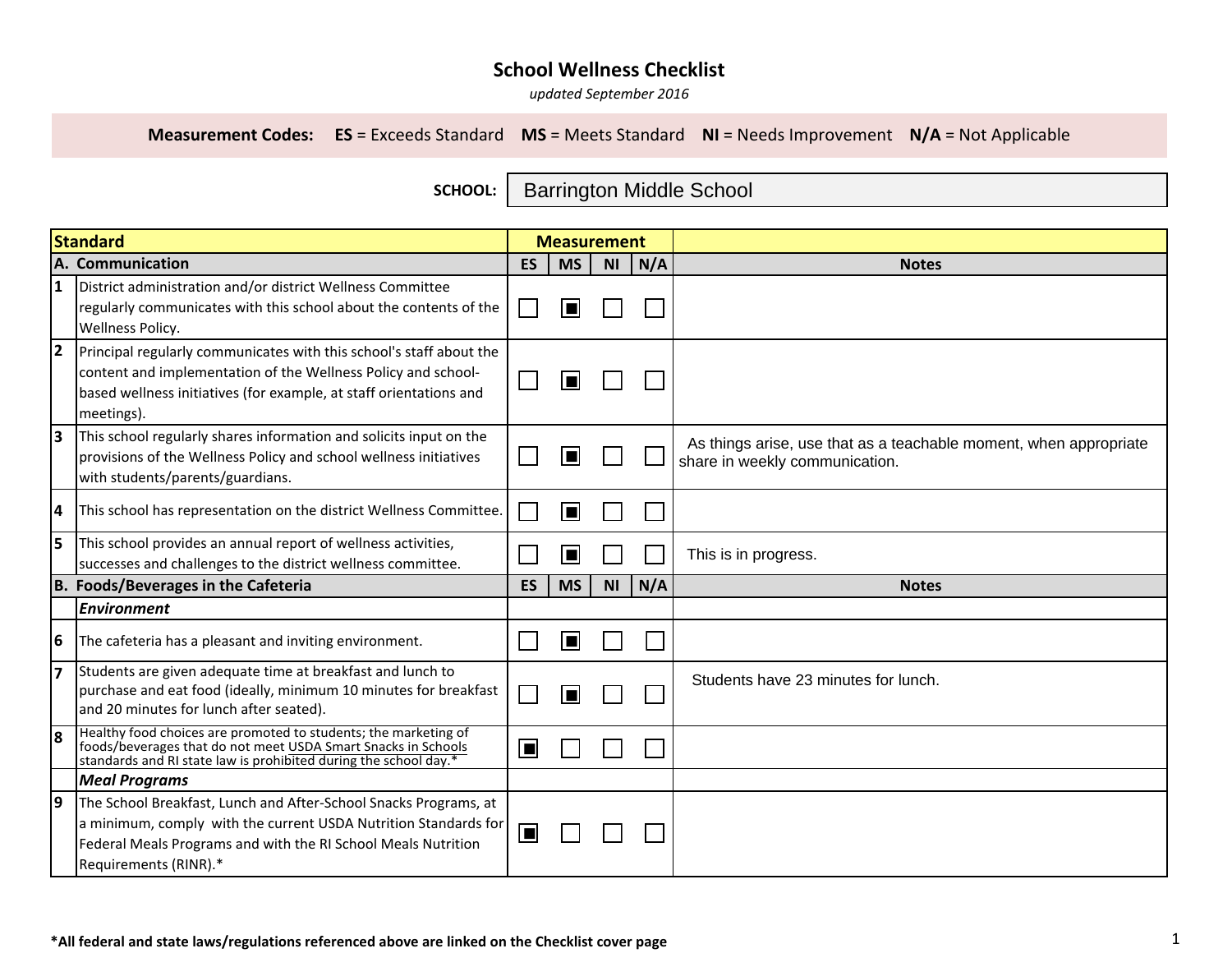| B. Foods/Beverages in the Cafeteria (cont.)                                                                                                                                                                                                                                                                                                                                                                                                                                                                                                                                                                                                | ES        | <b>MS</b> | N <sub>l</sub> | N/A | <b>Notes</b>                                                                       |
|--------------------------------------------------------------------------------------------------------------------------------------------------------------------------------------------------------------------------------------------------------------------------------------------------------------------------------------------------------------------------------------------------------------------------------------------------------------------------------------------------------------------------------------------------------------------------------------------------------------------------------------------|-----------|-----------|----------------|-----|------------------------------------------------------------------------------------|
| 10 The meal programs utilize locally sourced RI farm products<br>whenever possible.                                                                                                                                                                                                                                                                                                                                                                                                                                                                                                                                                        | $\Box$    |           |                |     | Local foods are purchased throughout the school year.                              |
| 11 School kitchen facilities are upgraded as needed to support the<br>preparation and storage of freshly prepared food.                                                                                                                                                                                                                                                                                                                                                                                                                                                                                                                    |           |           | O              |     | Limited kitchen equipment and space to prepare meals. New building is being built. |
| 12 Food service workers are provided nutrition education, training<br>and support for the preparation of made-from-scratch meals and<br>the promotion of healthier eating.                                                                                                                                                                                                                                                                                                                                                                                                                                                                 |           |           |                |     | Associates meet USDA professional standards for<br>training.                       |
| 13 Nutrition information for school meals is available to<br>students/parents/guardians.                                                                                                                                                                                                                                                                                                                                                                                                                                                                                                                                                   | ∣■        |           |                |     | www.barringtonschools.nutrislice.com                                               |
| 14 Students/parents/guardians can provide feedback and give input<br>on menus and participate in the promotion of healthful options.                                                                                                                                                                                                                                                                                                                                                                                                                                                                                                       |           | Iш        |                |     | Unsure if this is possible on MySchoolBucks website.                               |
| A la carte Beverages and Snacks                                                                                                                                                                                                                                                                                                                                                                                                                                                                                                                                                                                                            |           |           |                |     |                                                                                    |
| 15 The food service program is in compliance with USDA Smart Snacks<br>in School standards and RI state law for the sale of only healthier a<br>la carte beverages and snacks before, during and one hour after<br>the school day .* (Beverage choices are limited to water,<br>carbonated water flavored or sweetened with 100% fruit juice,<br>100% fruit juice, nonfat or 1% non-flavored or flavored milks, and<br>fortified soy beverages. Snack choices are mostly fruits,<br>vegetables, and whole grain items that are low in fat, sugar and<br>sodium.)<br>16 Students are provided access to free, safe and fresh drinking water |           | Œ         |                |     |                                                                                    |
| during meal service (and ideally throughout the day).                                                                                                                                                                                                                                                                                                                                                                                                                                                                                                                                                                                      | $\Box$    |           |                |     | Thanks to the PTO.                                                                 |
| C. Foods/Beverages Outside the Cafeteria                                                                                                                                                                                                                                                                                                                                                                                                                                                                                                                                                                                                   | <b>ES</b> | <b>MS</b> | <b>NI</b>      | N/A | <b>Notes</b>                                                                       |
| <b>Vending Machines</b><br>17 Vending machines in this school are in compliance with USDA<br>Smart Snacks in School standards and RI state law for the sale of<br>only healthier beverages and snacks before, during and one hour<br>after the school day .* (Beverage choices are limited to water,<br>carbonated water flavored or sweetened with 100% fruit juice,<br>100% fruit juice, nonfat or 1% non-flavored or flavored milks, and<br>fortified soy beverages. Snack choices are mostly fruits,<br>vegetables, and whole grain items that are low in fat, sugar and<br>sodium.)                                                   | o         |           |                |     | Only serve water.                                                                  |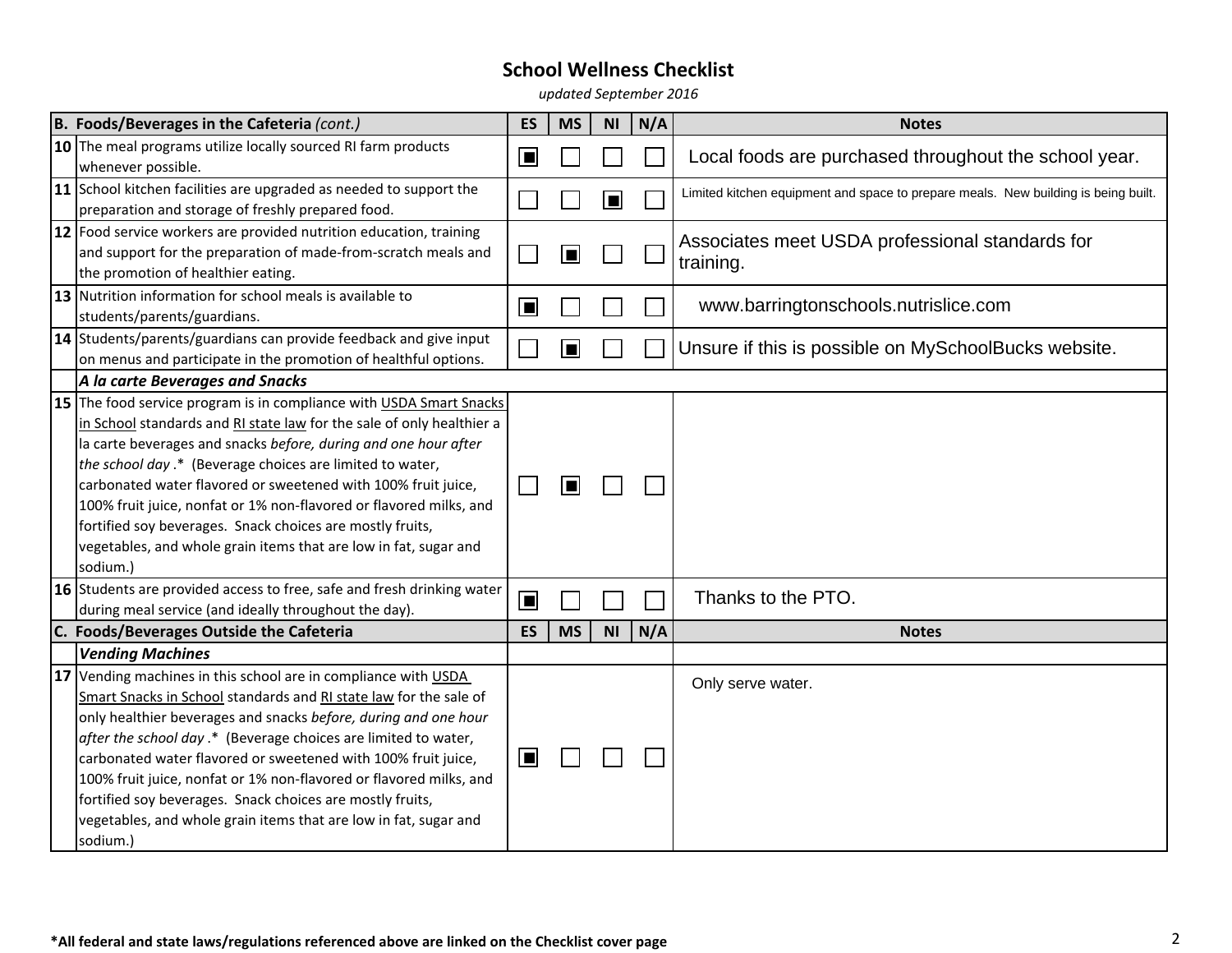| C. Foods/Beverages Outside the Cafeteria (cont.)                                                                                                                                                                                                                                                                                                  | <b>ES</b> | <b>MS</b> | <b>NI</b> | N/A | <b>Notes</b> |
|---------------------------------------------------------------------------------------------------------------------------------------------------------------------------------------------------------------------------------------------------------------------------------------------------------------------------------------------------|-----------|-----------|-----------|-----|--------------|
| <b>School Store</b>                                                                                                                                                                                                                                                                                                                               |           |           |           |     |              |
| 18 The school store sells only non-food items or sells beverages<br>and/or snacks that comply with USDA Smart Snacks in School                                                                                                                                                                                                                    |           |           |           |     |              |
| standards and RI state law for the sale of only healthier beverages                                                                                                                                                                                                                                                                               |           |           |           |     |              |
| and snacks before, during and one hour after the school day.*                                                                                                                                                                                                                                                                                     |           |           |           |     |              |
| (Beverage choices are limited to water, carbonated water flavored                                                                                                                                                                                                                                                                                 | ⋓         |           |           |     |              |
| or sweetened with 100% fruit juice, 100% fruit juice, nonfat or 1%                                                                                                                                                                                                                                                                                |           |           |           |     |              |
| non-flavored or flavored milks, and fortified soy beverages. Snack                                                                                                                                                                                                                                                                                |           |           |           |     |              |
| choices are mostly fruits, vegetables, and whole grain items that                                                                                                                                                                                                                                                                                 |           |           |           |     |              |
| are low in fat, sugar and sodium.)                                                                                                                                                                                                                                                                                                                |           |           |           |     |              |
| <b>School/Classroom Celebrations and Events</b>                                                                                                                                                                                                                                                                                                   |           |           |           |     |              |
| 19 Celebrations and events (birthdays, holidays, potlucks, etc.)<br>comply with the district Wellness Policy. Ideally, they do not<br>include food (or only items that meet the USDA Smart Snacks in<br>Schools standards and RI state law) or are only allowed to include<br>food on limited occasions as part of a curriculum-related activity. | ■         |           |           |     |              |
| 20 Parents/guardians are notified of any celebration or event where                                                                                                                                                                                                                                                                               |           |           |           |     |              |
| food will be served and given the option to decline their child's                                                                                                                                                                                                                                                                                 | ⊡         |           |           |     |              |
| participation.                                                                                                                                                                                                                                                                                                                                    |           |           |           |     |              |
| 21 Ingredient lists for any foods/beverages served as a part of a                                                                                                                                                                                                                                                                                 |           |           |           |     |              |
| school celebration or event are available upon request due to food                                                                                                                                                                                                                                                                                |           | E         |           |     |              |
| allergy/sensitivity concerns.                                                                                                                                                                                                                                                                                                                     |           |           |           |     |              |
| <b>After-School Programs</b>                                                                                                                                                                                                                                                                                                                      |           |           |           |     |              |
| 22 All beverages and snacks provided by school employees or                                                                                                                                                                                                                                                                                       |           |           |           |     |              |
| representatives of outside organizations operating on school                                                                                                                                                                                                                                                                                      |           | E         |           |     |              |
| premises comply with the district Wellness Policy.                                                                                                                                                                                                                                                                                                |           |           |           |     |              |
| <b>Concessions</b>                                                                                                                                                                                                                                                                                                                                |           |           |           |     |              |
| <b>23</b> Food concessions available for sale after the school day on school                                                                                                                                                                                                                                                                      |           |           |           |     |              |
| grounds comply with the district Wellness Policy. (Ideally, healthy                                                                                                                                                                                                                                                                               |           | O         |           |     |              |
| items are featured and high sugar, high fat and/or high calorie                                                                                                                                                                                                                                                                                   |           |           |           |     |              |
| items are limited.)                                                                                                                                                                                                                                                                                                                               |           |           |           |     |              |
| D. Fundraising                                                                                                                                                                                                                                                                                                                                    | <b>ES</b> | <b>MS</b> | NI        | N/A | <b>Notes</b> |
| Applies to all school fundraising activities (including, but not limited to, PTA/PTO/PTG, student clubs and sports, and principal/staff fundraisers)                                                                                                                                                                                              |           |           |           |     |              |
| 24 Everyone conducting fundraising activities is aware of the USDA                                                                                                                                                                                                                                                                                |           |           |           |     |              |
| Smart Snacks in School standards, RI state law for the sale of only                                                                                                                                                                                                                                                                               | $\Box$    |           |           |     |              |
| healthier beverages and snacks, and the district Wellness Policy.*                                                                                                                                                                                                                                                                                |           |           |           |     |              |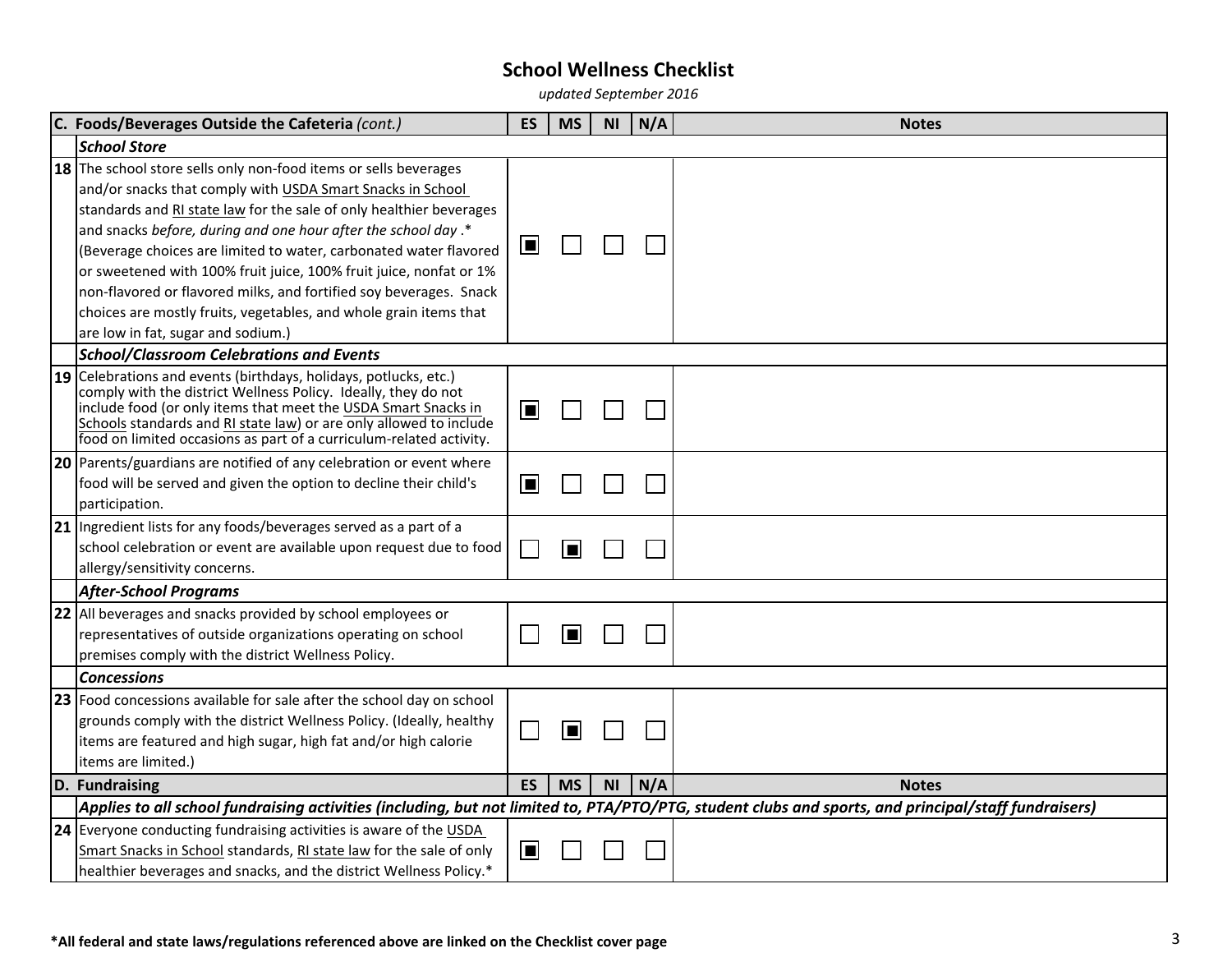|    | D. Fundraising (cont.)                                                                                                                                                                                                                                                                                                                                                                                                                                                                                                                                            | <b>ES</b>      | <b>MS</b> | <b>NI</b>      | N/A | <b>Notes</b>                                                                                                                                      |
|----|-------------------------------------------------------------------------------------------------------------------------------------------------------------------------------------------------------------------------------------------------------------------------------------------------------------------------------------------------------------------------------------------------------------------------------------------------------------------------------------------------------------------------------------------------------------------|----------------|-----------|----------------|-----|---------------------------------------------------------------------------------------------------------------------------------------------------|
|    | 25 Any food fundraising for sale and consumption before, during and<br>one hour after the school day complies with USDA Smart Snacks in<br>School standards and RI state law for the sale of only healthier<br>beverages and snacks.* (Beverage choices are limited to water,<br>carbonated water flavored or sweetened with 100% fruit juice,<br>100% fruit juice, nonfat or 1% non-flavored or flavored milks, and<br>fortified soy beverages. Snack choices are mostly fruits,<br>vegetables, and whole grain items that are low in fat, sugar and<br>sodium.) | ■              |           |                |     |                                                                                                                                                   |
|    | 26 Fundraisers held outside of the school day comply with the district<br>Wellness Policy. (Ideally, non-food fundraisers are encouraged and<br>food sales featuring high sugar, high fat and/or high calorie items<br>are discouraged.)                                                                                                                                                                                                                                                                                                                          | $\blacksquare$ |           |                |     |                                                                                                                                                   |
|    | 27 Fundraisers that promote physical activity are encouraged.                                                                                                                                                                                                                                                                                                                                                                                                                                                                                                     |                |           |                |     |                                                                                                                                                   |
| 28 | Candy fundraising, while strictly prohibited during school hours, is<br>discouraged or prohibited outside of school hours.                                                                                                                                                                                                                                                                                                                                                                                                                                        | $\blacksquare$ |           |                |     |                                                                                                                                                   |
|    | <b>E. Nutrition Education/Wellness Promotion</b>                                                                                                                                                                                                                                                                                                                                                                                                                                                                                                                  | <b>ES</b>      | <b>MS</b> | N <sub>1</sub> | N/A | <b>Notes</b>                                                                                                                                      |
|    | <b>Nutrition Education</b>                                                                                                                                                                                                                                                                                                                                                                                                                                                                                                                                        |                |           |                |     |                                                                                                                                                   |
|    | 29 All students in this school receive yearly grade-appropriate<br>nutrition education that is interactive and teaches the skills<br>needed to adopt healthy eating behaviors.                                                                                                                                                                                                                                                                                                                                                                                    | П              |           |                |     | This is in the Health Curriculum. A few times a year, Chartwells does<br>a presentation on a particular topic -- 2017 was "What's in Your Drink". |
|    | 30 Nutrition lessons are integrated into the core curriculum, including<br>math, science and language arts.                                                                                                                                                                                                                                                                                                                                                                                                                                                       |                |           |                |     | Science and Math                                                                                                                                  |
|    | 31 Nutrition education is linked to the school food environment,<br>including the cafeteria.                                                                                                                                                                                                                                                                                                                                                                                                                                                                      |                |           |                |     | Monthly Simply Good Nutrition promotion. Harvest of the Month.                                                                                    |
|    | <b>Wellness Promotion</b>                                                                                                                                                                                                                                                                                                                                                                                                                                                                                                                                         |                |           |                |     |                                                                                                                                                   |
|    | 32 Marketing of foods/beverages that do not meet USDA Smart Snacks in Schools<br>and state nutrition standards is prohibited during the school day.*                                                                                                                                                                                                                                                                                                                                                                                                              |                | П         |                |     |                                                                                                                                                   |
|    | 33 This school provides parents/guardians with educational<br>opportunities regarding nutrition, physical activity and wellness<br>promotion.                                                                                                                                                                                                                                                                                                                                                                                                                     |                |           |                |     | This is done on an individual basis via guidance as needed. Can<br>include in weekly communication.                                               |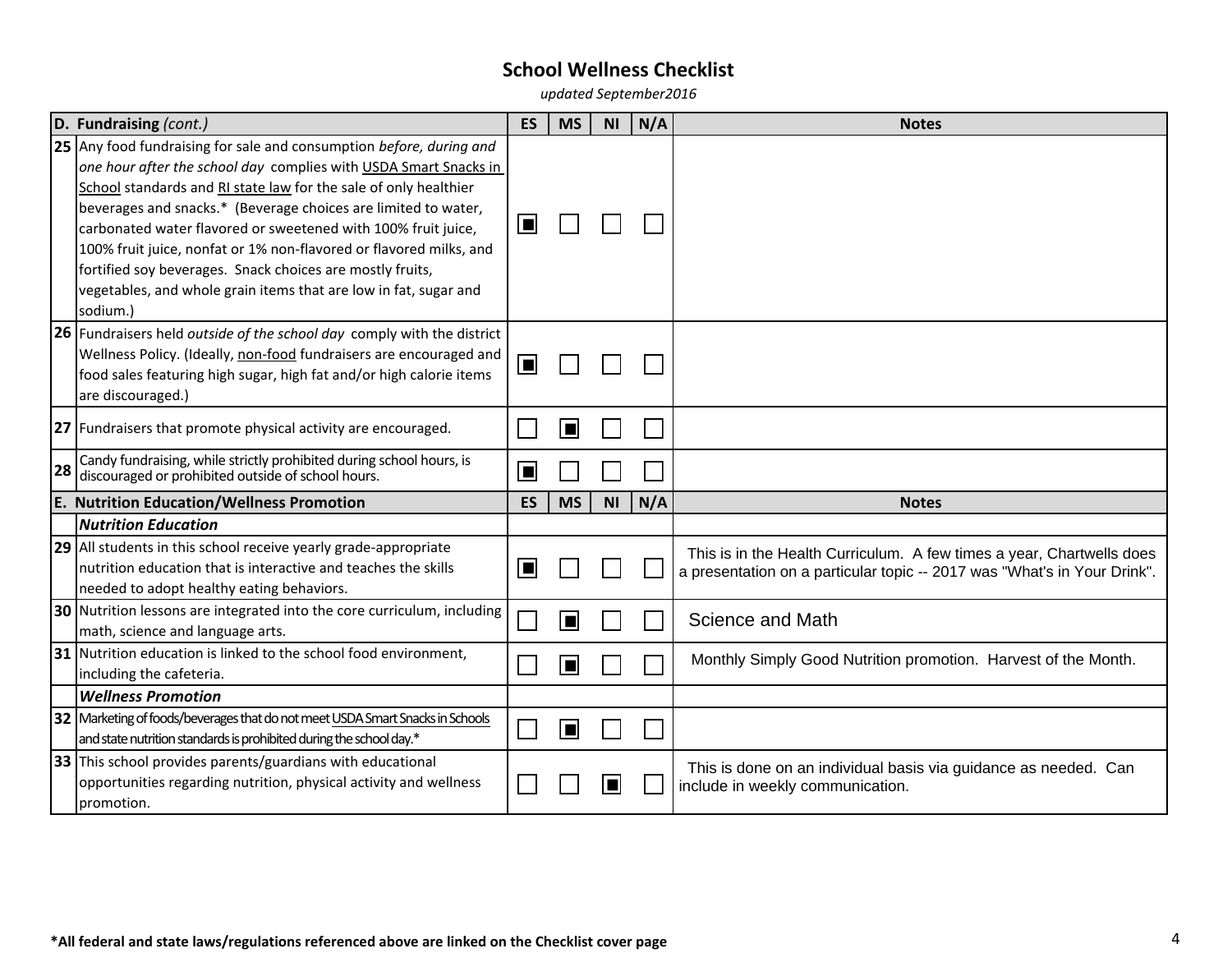| E. Nutrition Education/Wellness Promotion (cont.) |                                                                                                                                                                                                                                                                                                                                                                                                  |           | <b>MS</b> | <b>NI</b> | N/A | <b>Notes</b>                                                                                                                                                             |
|---------------------------------------------------|--------------------------------------------------------------------------------------------------------------------------------------------------------------------------------------------------------------------------------------------------------------------------------------------------------------------------------------------------------------------------------------------------|-----------|-----------|-----------|-----|--------------------------------------------------------------------------------------------------------------------------------------------------------------------------|
|                                                   | 34 The staff is encouraged to model healthy behaviors and<br>build the commitment of staff to help improve the school nutrition<br>and physical activity environment.                                                                                                                                                                                                                            |           |           |           |     | 2018 was Biggest Loser Challenge.                                                                                                                                        |
|                                                   | 35 The staff is afforded opportunities for wellness education,<br>including presentations and workshops, health assessments,<br>fitness activities and the distribution of educational and<br>informational materials.                                                                                                                                                                           |           |           | О         |     | Started it with the Biggest Loser challenge, but could do<br>more.                                                                                                       |
|                                                   | <b>Student Rewards and Incentives</b>                                                                                                                                                                                                                                                                                                                                                            |           |           |           |     |                                                                                                                                                                          |
|                                                   | 36 Student rewards and incentives support the district Wellness<br>Policy. (Ideally, food or candy is never used as a reward or<br>incentive in the classroom or elsewhere in the school<br>environment.)                                                                                                                                                                                        |           |           |           |     |                                                                                                                                                                          |
| F.                                                | <b>Physical Education</b>                                                                                                                                                                                                                                                                                                                                                                        | <b>ES</b> | <b>MS</b> | <b>NI</b> | N/A | <b>Notes</b>                                                                                                                                                             |
|                                                   | 37 Every student in this school participates in Physical Education that<br>meets the RI mandated requirement of an average of 20 minutes<br>per day (100 minutes per week) for PE/Health.* (Ideally, PE classes<br>meet consistently throughout the entire school year.)                                                                                                                         | Œ         |           |           |     | One week is 120 minutes, other week is 80 minutes.<br>Sixth graders get more physical education time. 7th/8th<br>grade participate in World Languages or get extra help. |
|                                                   | 38 The Physical Education program is aligned with the RI PE<br>Framework and state standards, which provides a sequential,<br>developmentally appropriate curriculum designed, implemented<br>and evaluated to help students develop the knowledge, motor<br>skills, self-management skills, attitudes and confidence needed to<br>adopt and maintain physical activity throughout their lives.* |           |           |           |     |                                                                                                                                                                          |
|                                                   | 39 This school provides an enjoyable and safe environment for PE<br>classes with adequate space and equipment.                                                                                                                                                                                                                                                                                   |           |           |           |     | Interim challenge during construction gyms and field space, plus tennis court tops. Students<br>rotate every two weeks.                                                  |
|                                                   | 40 This school introduces and administers developmentally<br>appropriate health-related fitness assessments.                                                                                                                                                                                                                                                                                     |           |           |           |     | Presidential Fitness Challenge, etc.                                                                                                                                     |
|                                                   | $\vert$ 41 $\vert$ All PE classes are taught by certified PE teachers who are provided<br>professional development specific to Physical Education each<br>school year.                                                                                                                                                                                                                           |           |           |           |     |                                                                                                                                                                          |
|                                                   | 42 This school does not allow exemptions, waivers or substitutions for<br>PE classes. All students must participate in PE unless excused by a<br>certified medical provider.                                                                                                                                                                                                                     |           |           |           |     |                                                                                                                                                                          |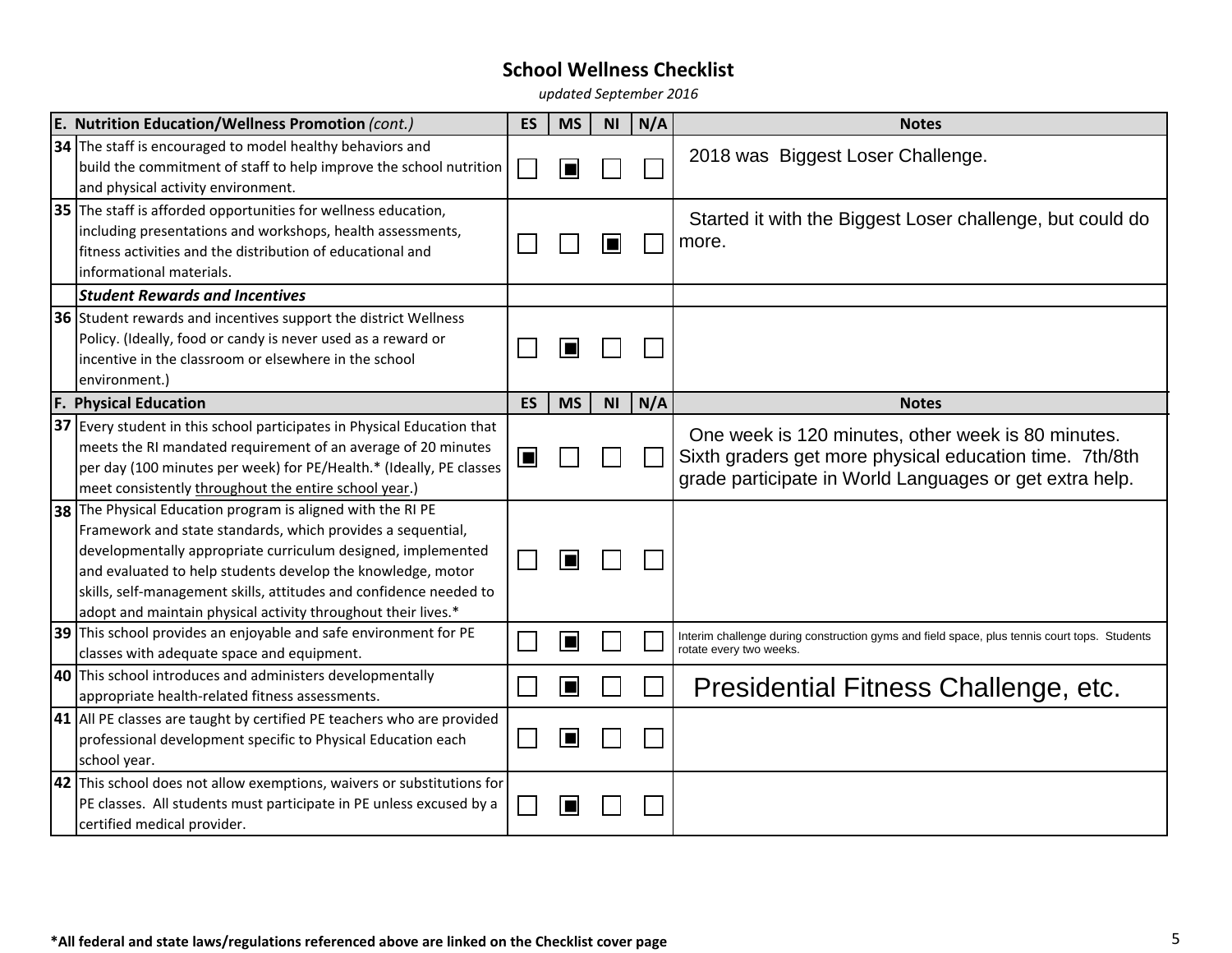| <b>G. Physical Activity</b>                                                                                                                                                                                                                                                                                             | <b>ES</b> | <b>MS</b> | <b>NI</b> | N/A | <b>Notes</b>                                                                                                                                                                                                                          |
|-------------------------------------------------------------------------------------------------------------------------------------------------------------------------------------------------------------------------------------------------------------------------------------------------------------------------|-----------|-----------|-----------|-----|---------------------------------------------------------------------------------------------------------------------------------------------------------------------------------------------------------------------------------------|
| 43 This school provides adequate, developmentally appropriate and<br>safe facilities and recreation areas for physical activity.                                                                                                                                                                                        |           |           |           |     |                                                                                                                                                                                                                                       |
| 44 All students in schools with grades K-6 receive 20 consecutive minutes<br>of daily recess as required by RI state law. Good faith efforts are made<br>not to withhold recess for punitive reasons.* (Ideally, recess is before<br>lunch and provisions are made for active play when indoor recess is<br>necessary.) |           |           |           |     | Instructional minutes. second to drop off and first to be picked up, bottled<br>"into" the High School day. Would be a logistical change in order for time<br>to be freed up for this. Not required due to 6th being in a 6-8 school. |
| 45 Physical activity, including recess, is not used or withheld for<br>punitive or academic reasons.                                                                                                                                                                                                                    |           |           |           |     |                                                                                                                                                                                                                                       |
| 46 Physical activity breaks are utilized during classroom time. (Ideally,<br>staff training is provided.)                                                                                                                                                                                                               |           |           |           |     | Mindfulness in class, physical education warm ups.                                                                                                                                                                                    |
| 47 This school provides and/or collaborates with qualified<br>professionals or community organizations to provide a range of<br>organized before/after school physical activity opportunities for all<br>students (i.e. club, intramural, interscholastic).                                                             |           |           |           |     | Sports and extracurricular/intramurals.                                                                                                                                                                                               |
| <b>48</b> School spaces and facilities are available to students, staff and<br>community members, agencies and organizations outside of the<br>school day to encourage physical activity.                                                                                                                               |           |           |           |     |                                                                                                                                                                                                                                       |
|                                                                                                                                                                                                                                                                                                                         | 15        |           |           |     | Total should equal 48 standards                                                                                                                                                                                                       |